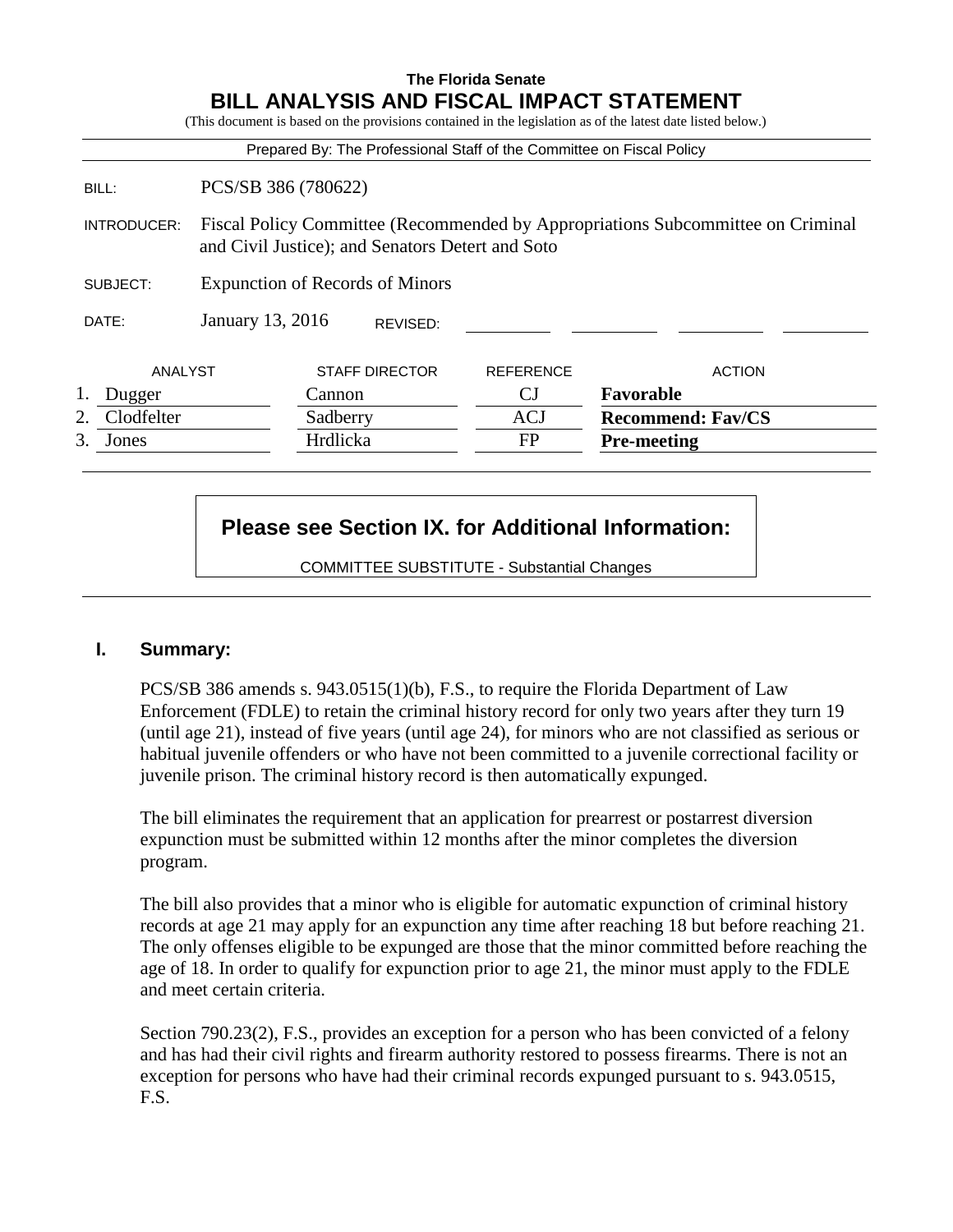The bill will require the FDLE to update its database at an estimated cost of \$20,000; existing staff resources will be used to implement the change.

This bill is effective July 1, 2016.

## **II. Present Situation:**

#### **Automatic Expunction of Criminal History Records of Minors**

Section 943.0515, F.S., requires the FDLE to retain the criminal history record of a minor for the five years after they reach 19 (until age 24), and then the record is automatically expunged.<sup>1</sup> For minors who are classified as serious or habitual juvenile offenders, or who have been committed to a juvenile correctional facility or juvenile prison, the FDLE must retain a minor's criminal history record for five years after they reach 21 (until age 26), and then the record is automatically expunged.<sup>2</sup>

A minor's record cannot be automatically expunged and must be merged with and retained as part of their adult record if:

- A person 18 years of age or older is charged with or convicted of a forcible felony<sup>3</sup> and the person's criminal history record as a minor has not yet been destroyed;
- At any time, a minor is adjudicated as an adult for a forcible felony; or
- The record relates to a minor who was adjudicated delinquent for a violation committed on or after July 1, 2007, as provided in s. 943.0435(1)(a)1.d., F.S., related to sexual offenders.<sup>4, 5</sup>

## **Juvenile Diversion Expunction**

A minor who successfully completes a prearrest or postarrest diversion program can have their nonjudicial record of an arrest for a nonviolent misdemeanor  $6$  expunged by the FDLE.<sup>7</sup> The FDLE is authorized to charge a \$75 processing fee for each prearrest or postarrest diversion program expunction request.<sup>8</sup>

The FDLE must expunge the nonjudicial arrest record of a minor if:

 $\overline{a}$ 

 $1$  Section 943.0515(1)(b), F.S.

 $2$  Section 943.0515(1)(a), F.S.

<sup>3</sup> Section 776.08, F.S. defines a "forcible felony" to mean treason; murder; manslaughter; sexual battery; carjacking; homeinvasion robbery; robbery; burglary; arson, kidnapping; aggravated assault; aggravated battery; aggravated stalking; aircraft piracy; unlawful throwing, placing, or discharging of a destructive devise or bomb; and any other felony which involves the use or threat of physical force or violence against any individual.

 $4$  Sections 943.0515(2) and (3), F.S.

 $5$  Section 943.0435(1)(a)1.d., F.S., defines a "sexual offender," in part, as a juvenile who was 14 years of age older and has been adjudicated delinquent for committing, or attempting, or soliciting, or conspiring to commit, the offence of sexual battery, lewd or lascivious battery, lewd or lascivious molestation.

 $6$  A nonviolent misdemeanor includes a simple assault or battery. Section 943.0582(2)(b), F.S.

<sup>7</sup> Section 943.0582, F.S.

<sup>8</sup> Section 943.0582(4), F.S.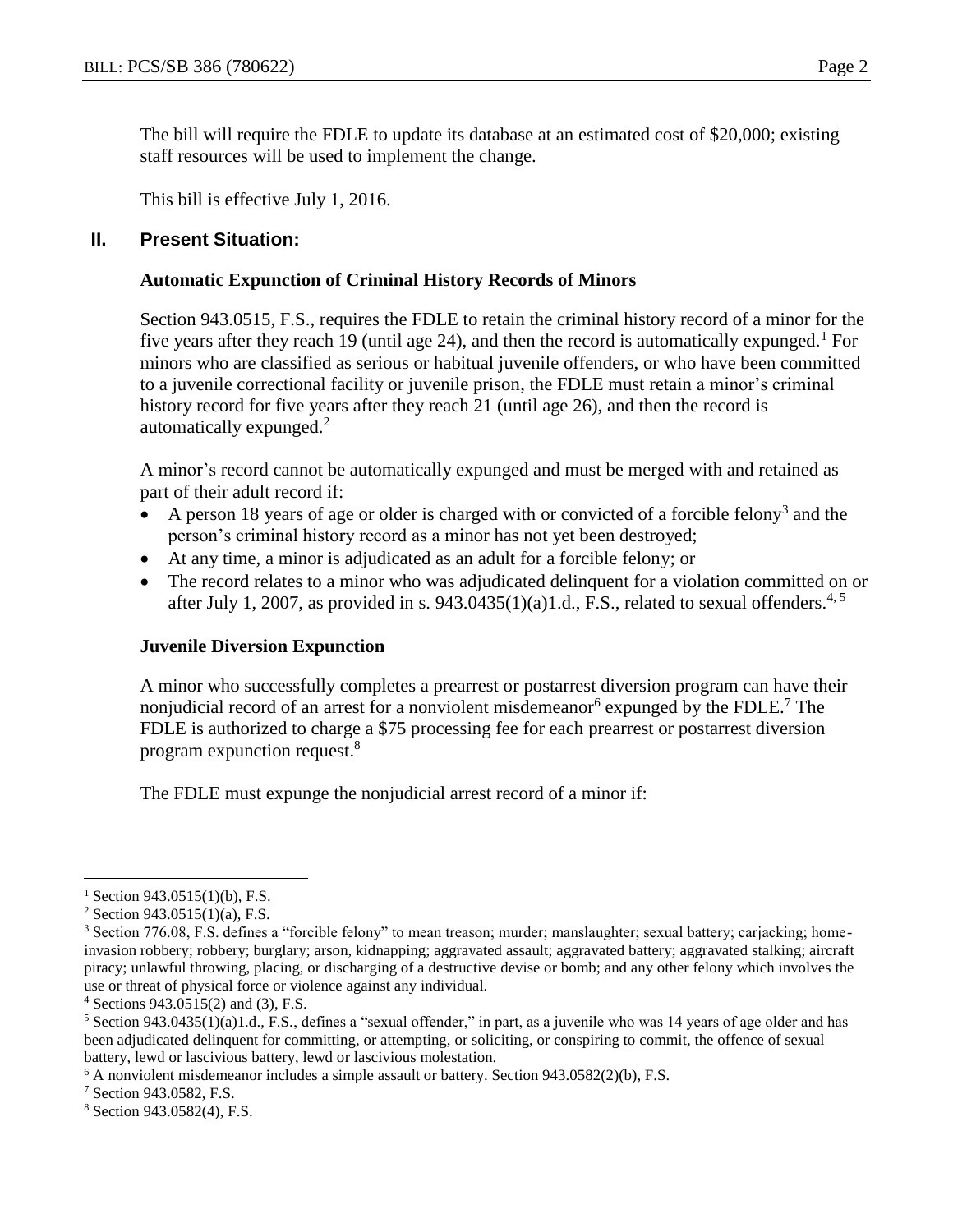- An application for prearrest or postarrest diversion expunction is filed within 12 months after completion of the division program and is signed by the minor's parent, legal guardian or by the minor if he or she has reached the age of majority;
- The application includes an official written statement from the state attorney where the arrest occurred certifying that the minor:
	- o Successfully completed that county's prearrest or postarrest diversion program;
	- o Participated in the program because of an arrest for a nonviolent misdemeanor; and
	- o Has not been charged with or found to have committed any criminal offense or comparable ordinance violation.
- The prearrest or postarrest program that he or she participated in expressly authorizes expunction and was for an arrest for a nonviolent misdemeanor that would not qualify as an act of domestic violence.<sup>9</sup>
- Prior to filing the application for expunction, he or she has never been charged with or been found to have committed any criminal offense or comparable ordinance violation.<sup>10</sup>

Receiving a juvenile diversion expunction does not prohibit a youth from requesting a regular sealing or expunction under s. 943.0585 or s. 943.059, F.S., if he or she is otherwise eligible.<sup>11</sup>

However, the expunged arrest record is available to criminal justice agencies<sup>12</sup> under certain circumstances. For example, to determine eligibility for a diversion program, when a minor is seeking criminal justice employment, or for a criminal investigation.<sup>13</sup>

## **Possession of Firearms**

Section 790.23, F.S., makes it unlawful for a person who has been found to have committed a delinquent act in Florida or another state that would be a felony if committed by an adult and is under the age of 24 to own or to have in his or her care, custody, possession, or control any firearm, ammunition, or electric weapon or device, or to carry a concealed weapon, including a tear gas gun or chemical weapon or device.

Section 790.23(2), F.S., provides an exception for a person who has been convicted of a felony and has had their civil rights and firearm authority restored to possess firearms. There is not an exception for persons who have had their criminal records expunged pursuant to s. 943.0515, F.S.

 $\overline{a}$ 

<sup>9</sup> Section 741.28, F.S., defines "domestic violence" to mean any assault, aggravated assault, battery, aggravated battery, sexual assault, sexual battery, stalking, aggravated stalking, kidnapping, false imprisonment, or any criminal offense resulting in physical injury or death of one family or household member by another family or household member.

 $10$  Section 943.0582(3), F.S.

 $11$  *Id.* at (5).

 $12$  Section 943.045(11), F.S., defines a "criminal justice agency" as a court; the FDLE; the Department of Juvenile Justice; the protective investigations component of the Department of Children and Families; or any other governmental agency or subunit thereof that performs the administration of criminal justice pursuant to a statute or rule of court and that allocates a substantial part of its annual budget to the administration of criminal justice.

 $13$  Section 943.0582(2)(a)1., F.S.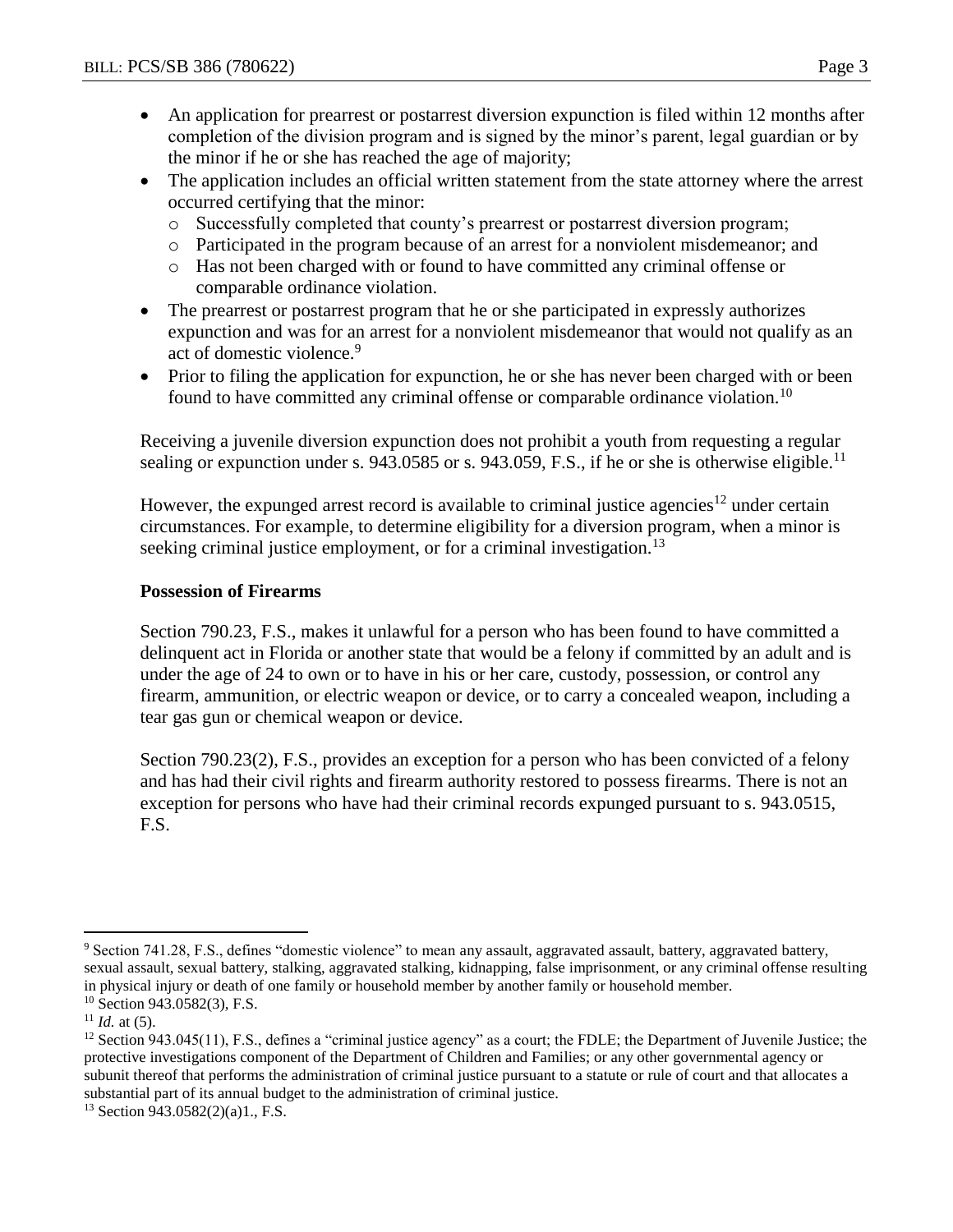# **III. Effect of Proposed Changes:**

## **Automatic Expunction of Criminal History Records of Minors**

The bill amends s. 943.0515(1)(b), F.S., to require the FDLE to retain the criminal history record for only two years after they turn 19 (until age 21), instead of five years (until age 24), for minors who are not classified as serious or habitual juvenile offenders or who have not been committed to a juvenile correctional facility or juvenile prison. The criminal history record is then automatically expunged.<sup>14</sup>

# **Application for Expunction of Criminal History Records Prior to Age 21**

The bill provides that a minor who is eligible for automatic expunction of criminal history records at age 21 may apply for an expunction any time after reaching 18 but before reaching 21. The only offenses eligible to be expunged are those that the minor committed before reaching the age of 18. In order to qualify for expunction prior to age 21, the minor must apply to the FDLE and must:

- Submit a \$75 processing fee;
- Submit a full set of fingerprints for identity verification;
- Have the approval of the state attorney for each circuit in which an offense specified in the criminal history record occurred; and
- Submit a sworn, written statement attesting that he or she:
	- o Is no longer under court supervision applicable to the disposition of the arrest of alleged criminal activity to which the application to expunge pertains; and
	- o Has not been charged with or found to have committed a criminal offense in any jurisdiction of the state or within the United States within five years prior to the application date.

An unsuccessful request for early expunction of criminal history records will not affect the applicant's eligibility for automatic expunction of the records upon reaching age 21.

The bill provides that knowingly submitting false information in the sworn statement is a third degree felony.

## **Juvenile Diversion Expunction**

The bill amends s. 943.0582, F.S., to eliminate the requirement that an application for prearrest or postarrest diversion expunction must be submitted within 12 months after the minor completes the diversion program.

The bill reenacts s. 985.125(3), F.S., to incorporate the changes made in the bill.

 $\overline{a}$ <sup>14</sup> Unless one of the exceptions in ss. 943.0515(2) and (3), F.S., apply, as discussed in the Present Situation.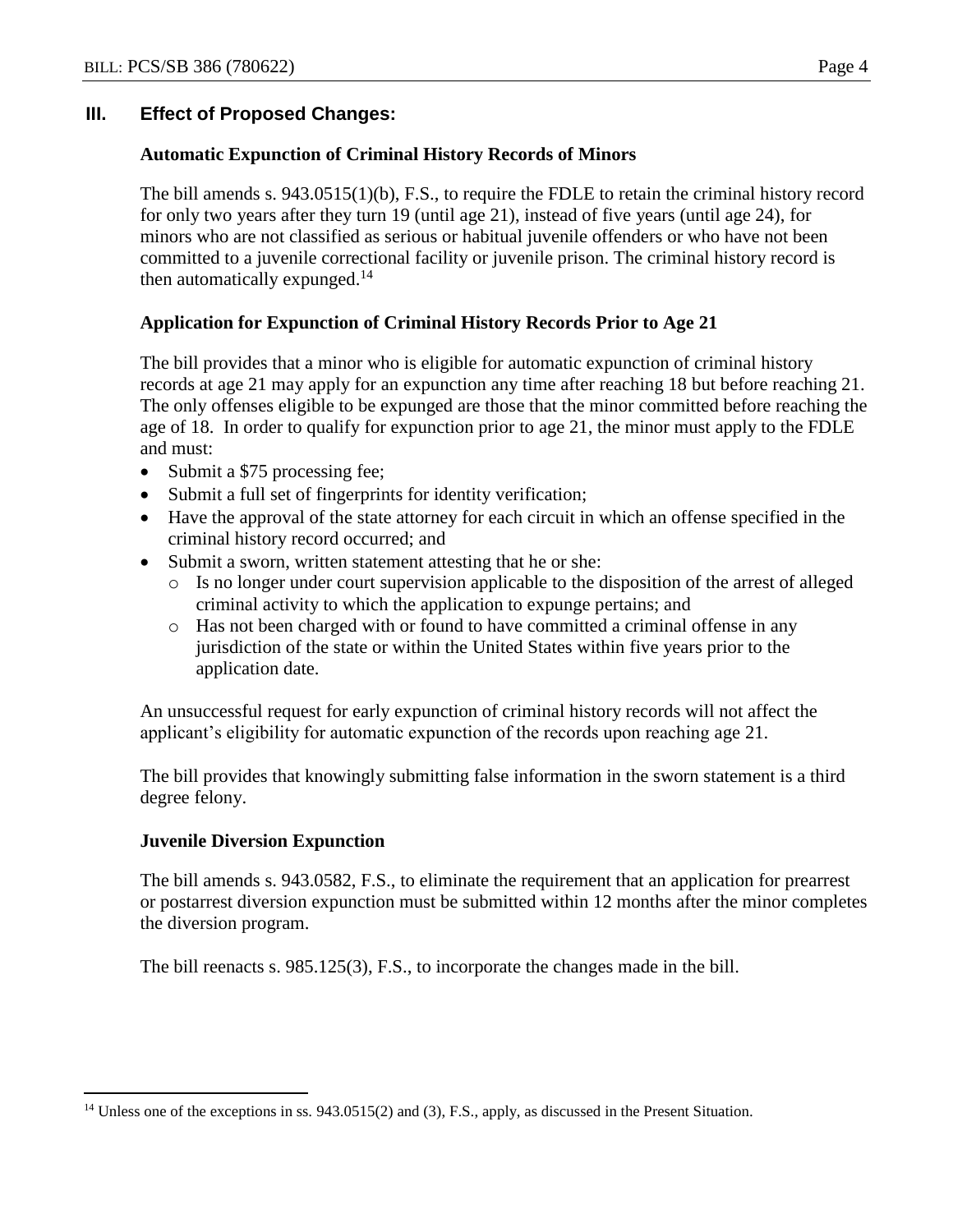#### **Possession of Firearms**

The bill amends s. 790.23, F.S., to allow an individual whose criminal record has been expunged, pursuant to the bill, to possess firearms.

The bill is effective July 1, 2016.

# **IV. Constitutional Issues:**

A. Municipality/County Mandates Restrictions:

None.

B. Public Records/Open Meetings Issues:

None.

C. Trust Funds Restrictions:

None.

# **V. Fiscal Impact Statement:**

A. Tax/Fee Issues:

None.

 $\overline{a}$ 

B. Private Sector Impact:

Eligible minors will have their arrest records automatically expunged earlier under the bill, resulting in a potentially positive economic benefit as they look for employment.

C. Government Sector Impact:

The bill reduces the time period that the FDLE must retain the criminal history record for a minor to two years after they turn 19 (until age 21), instead of five years (until age 24), for minors who are not classified as serious or habitual juvenile offenders or who have not been committed to a juvenile correctional facility or juvenile prison. The implication of the bill requires the FDLE to make a change in its database which will take one and a half months, at an estimated cost of \$20,000. Existing staff resources will be used to implement the change. $15$ 

The bill also allows a minor eligible for automatic expunction of criminal history records at age 21 to apply for an expunction any time after reaching 18 but before reaching 21. The only offenses eligible to be expunged are those that the minor committed before reaching the age of 18. The bill provides that knowingly submitting false information in

<sup>15</sup> Florida Department of Law Enforcement, *2016 Bill Analysis for SB 386* (October 7, 2015) (on file with the Senate Criminal Justice Committee).